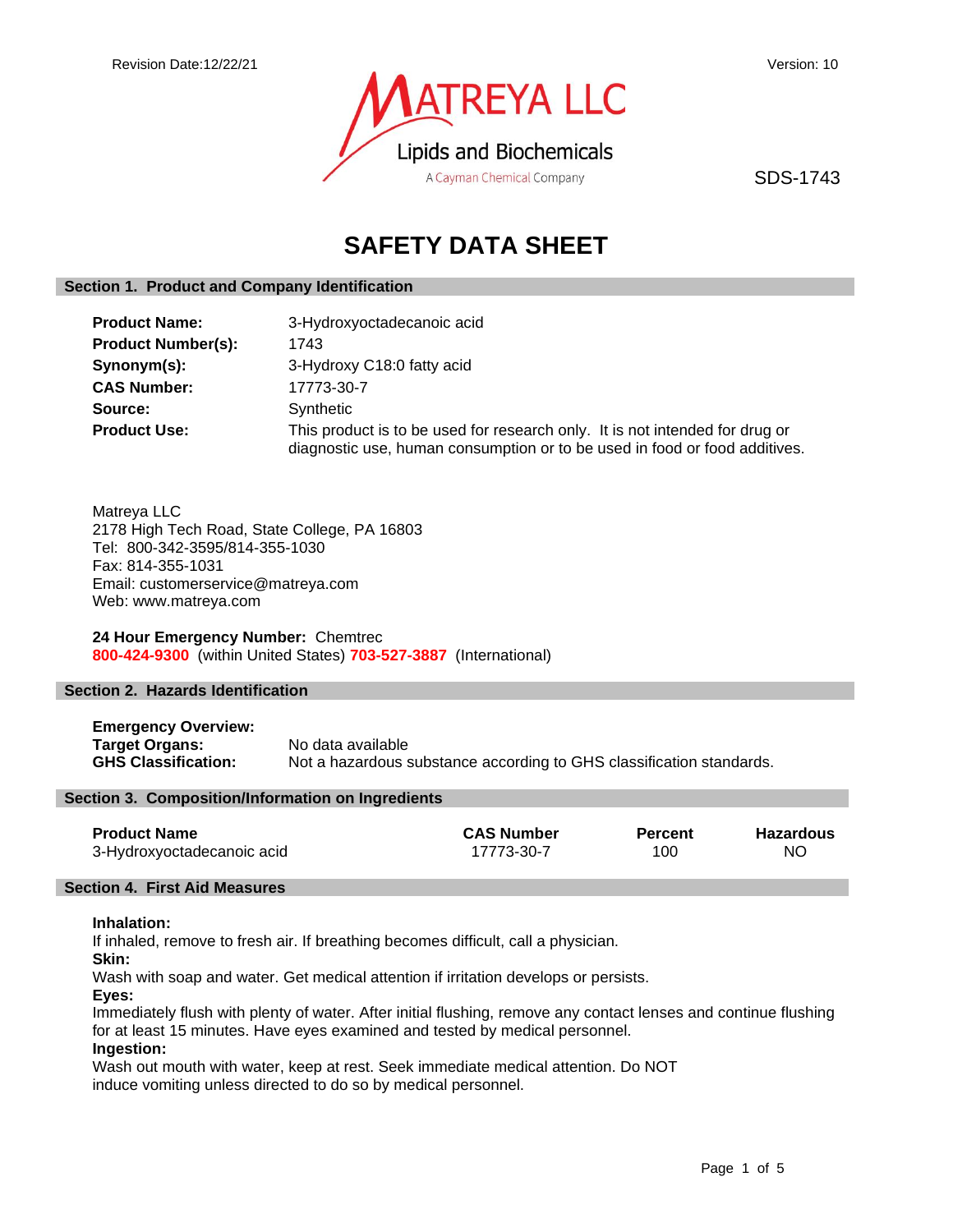# **Section 5. Fire Fighting Measures**

### **Suitable extinguishing media:**

Use dry chemical, alcohol-resistant appropriate foam, carbon dioxide, or water spray. **Specific hazards arising from the chemical:** No data available **Special protective actions for fire fighters:** No data available **Special protective equipment for fire fighters:** Wear breathing apparatus and use water spray to keep fire-exposed containers cool.

### **Section 6. Accidental Release Measures**

### **Personal precautions:**

Wear appropriate personal protective equipment. After contact with skin, wash immediately with plenty of water.

**Environmental precautions:**

Do not let product enter drains.

**Methods and Materials for containment and cleaning up:**

Sweep up and keep in suitable, closed container for disposal.

# **Section 7. Handling and Storage**

# **Precautions for safe handling:**

Avoid contact with eyes, skin or clothing. Do not ingest. Use only with adequate ventilation. Keep sealed when not in use. Wear appropriate personal protective equipment.

# **Conditions for safe storage, including incompatibilities:**

Recommended storage temperature: -20°C. Keep container tightly closed in a dry and well-ventilated place.

### **Section 8. Exposure Controls/Personal Protection**

This product contains no substances with occupational exposure limit values.

### **Engineering Controls:**

# No specific ventilation required.

**Personal Protective Equipment:**

# **Respiratory protection:**

Respiratory protection is not required. Where protection from nuisance levels of dusts are desired, use type N95 (US) or type P1 (EN 143) dust masks. Use respirators and components tested and approved under appropriate government standards such as NIOSH (US) or CEN (EU).

### **Hand protection:**

For prolonged or repeated contact use protective gloves. Recommended: Nitrile rubber **Eye protection:**

Safety eyewear should be worn at all times to avoid exposure to liquid splashes, mists, or dusts. Recommended: Safety glasses with side shields or goggles.

### **Skin protection:**

Protective clothing should be selected specifically for the working place, depending on concentration and quantity of the hazardous substances handled. Recommended: Lab coat

### **Section 9. Physical and Chemical Properties**

Appearance: Solid **Odor:** No data available **Odor threshold:** No data available **pH:**  $\blacksquare$ **Melting/Freezing point:** 52-54°C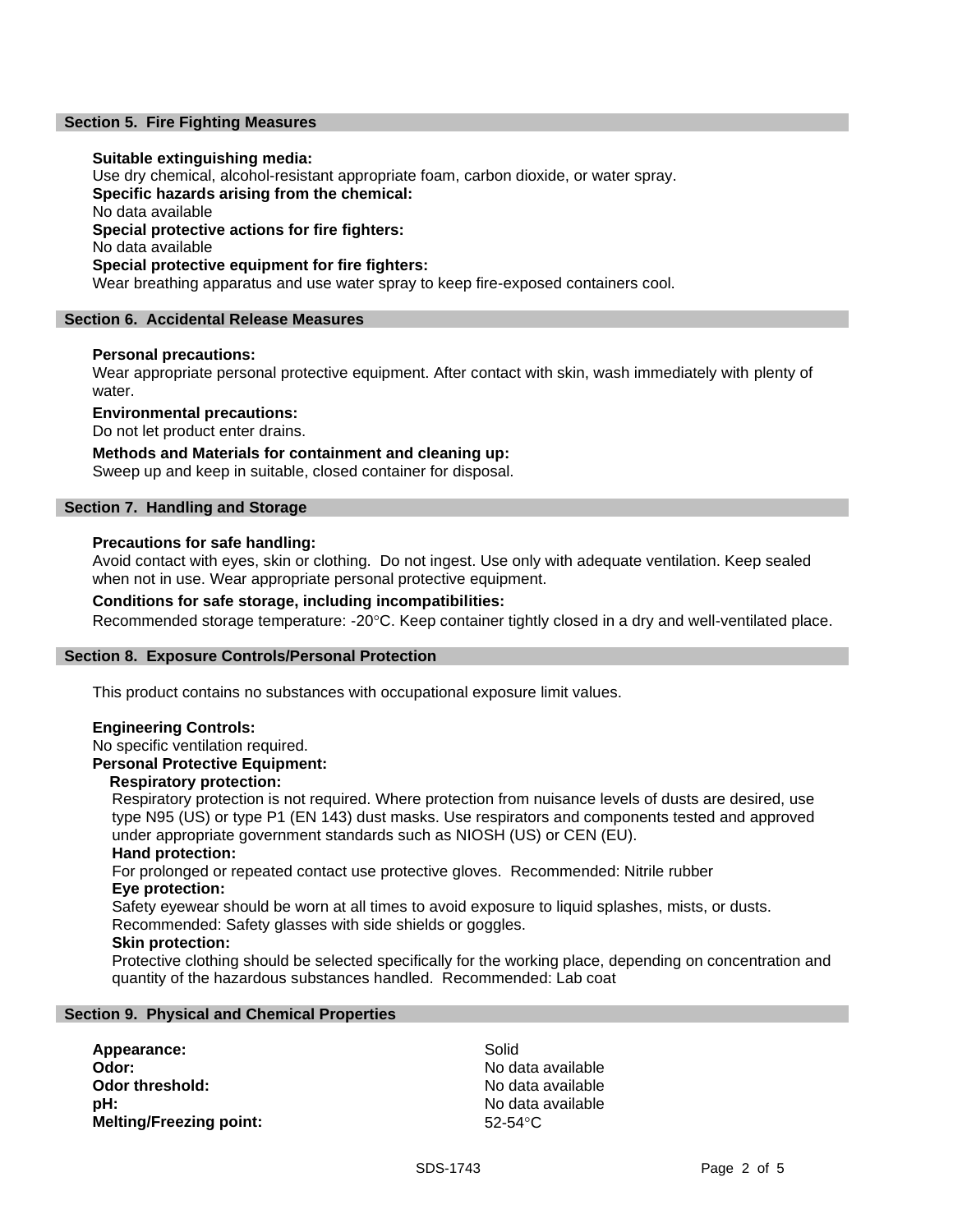**Initial boiling point and boiling range:** No data available **Flash point:** No data available **Evaporation rate: Flammability (solid, gas):** No data available **Upper/Lower flammability or explosive limit:** No data available **Vapor pressure:** No data available **Vapor density:** No data available **Relative density:** No data available **Solubility (ies):** Ethanol, methanol **Partition coefficient (n-octanol/water):** No data available<br> **Auto-ignition temperature:** No data available **Auto-ignition temperature: Decomposition temperature:** No data available **Viscosity:** No data available **Molecular formula:** C<sub>18</sub>H<sub>36</sub>O<sub>3</sub> **Molecular weight:** 300

# **Section 10. Stability and Reactivity**

### **Reactivity:**

Stable under recommended storage conditions.

### **Chemical stability:**

Stable under recommended storage conditions.

**Possibility of hazardous reaction:** No data available

**Conditions to avoid:** No data available

**Incompatible materials:** No data available

**Hazardous decomposition products:** No data available

# **Section 11. Toxicological Information**

# **Acute toxicity:**

No data available

# **Skin corrosion / irritation:** No data available

**Serious eye damage / irritation:**

No data available **Respiratory or skin sensitization:** No data available

### **Germ cell mutagenicity:** No data available

### **Carcinogenicity:**

No component of this product present at levels greater than or equal to 0.1% is identified as a carcinogen or potential carcinogen by IARC, ACGIH, NTP or OSHA.

# **Reproductive toxicity:**

No data available

### **Specific target organ toxicity - single exposure:** No data available

# **Specific target organ toxicity - repeated exposure:** No data available

# **Aspiration hazard:**

No data available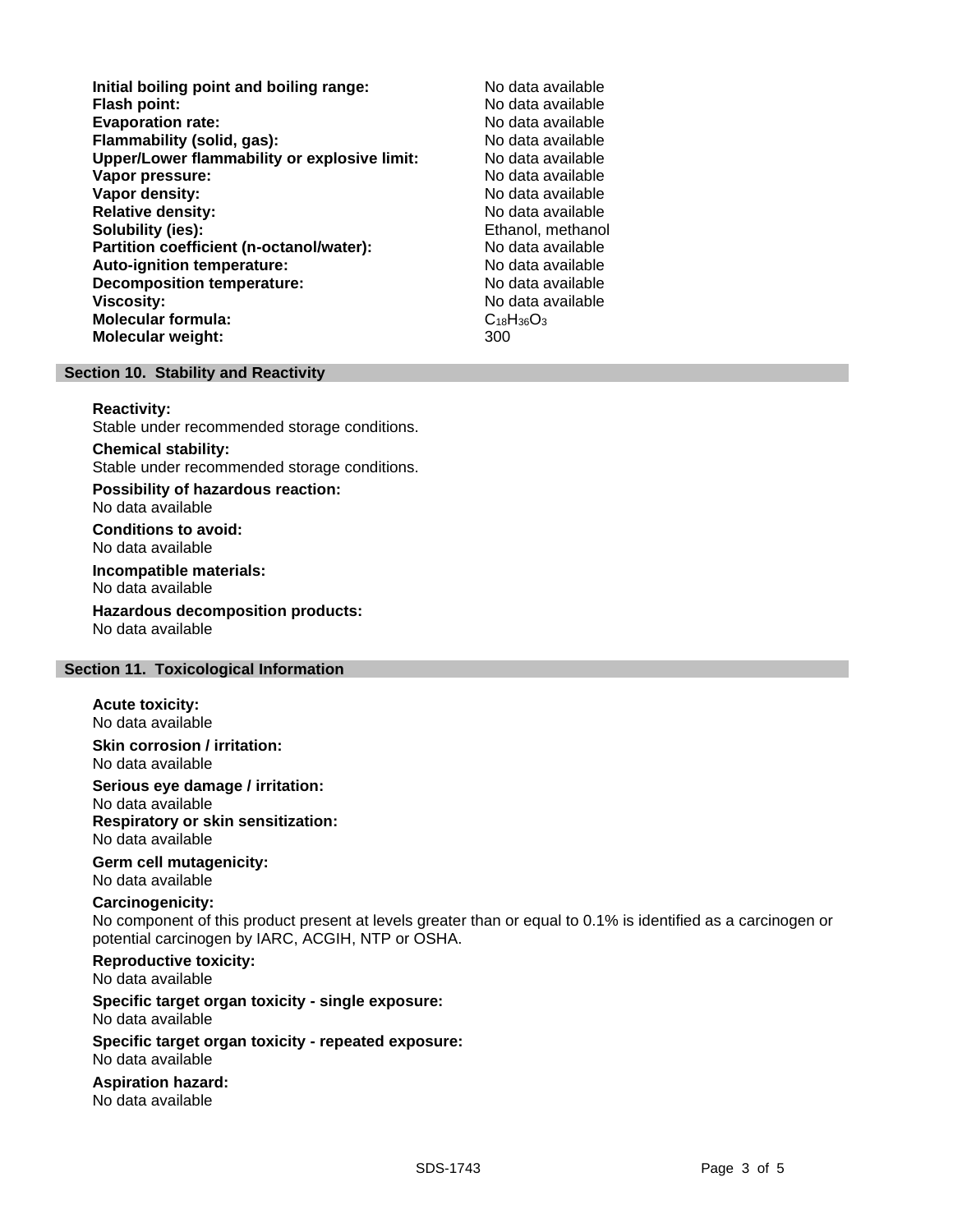### **Section 12. Ecological Information**

### **Toxicity:**

No ecological data available for this product. **Persistence and degradability:** No data available **Bioaccumulative potential:** No data available **Bioaccumulation:** No data available **Mobility in soil:** No data available **Other adverse effects:** No data available

### **Section 13. Disposal Consideration**

### **Disposal methods:**

Observe all federal, state and local environmental regulations.

# **Section 14. Transportation Information**

| DOT (US)<br><b>UN Number:</b>                       | Not dangerous goods |
|-----------------------------------------------------|---------------------|
| <b>Land Transport ADR/RID</b><br><b>UN Number:</b>  | Not dangerous goods |
| <b>Maritime Transport IMDG</b><br><b>UN Number:</b> | Not dangerous goods |
| <b>Air Transport ICAO/IATA</b><br><b>UN Number:</b> | Not dangerous goods |

### **Section 15. Regulatory Information**

| <b>Product Name</b>        | <b>CAS Number</b> |
|----------------------------|-------------------|
| 3-Hydroxyoctadecanoic acid | 17773-30-7        |

### **SARA 302 Components:**

No chemicals in this material are subject to the reporting requirements of SARA Title III, Section 302.

# **SARA 313 Components:**

This material does not contain any chemical components with known CAS numbers that exceed the threshold (De Minimis) reporting levels established by SARA Title III, Section 313.

# **SARA 311/312 Hazards:**

No 311/312 SARA Hazards

# **California Prop. 65 Components:**

This product does not contain any chemicals known to State of California to cause cancer, birth, or any other reproductive defects.

# **DSL/NDSL status:**

This product contains the following components that are not on the Canadian DSL nor NDSL lists.